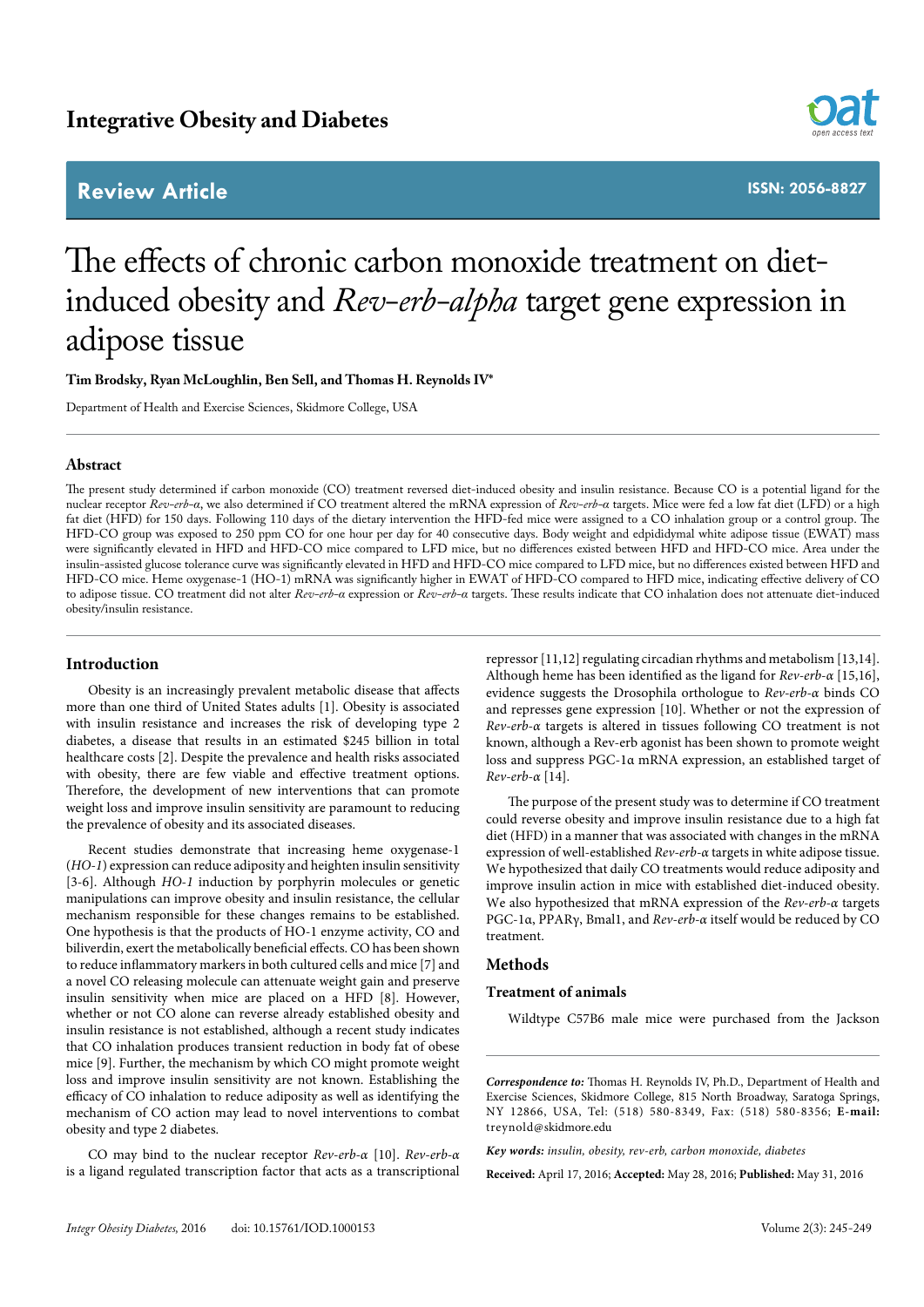Laboratory (Bar Harbor, ME). Upon arrival to the animal facility at Skidmore College, all mice (~4-6 weeks old) were housed individually with cage enrichment nest-lets and fed ad libitum chow and water for one week. Mice were then randomly assigned to either a HFD (Test Diets, Catalog #1810251, 60% kcal from fat) or a low fat diet (LFD) (Test Diets, Catalog #58145, 12% kcal from fat). Following 15 weeks of the dietary intervention, HFD-fed mice were body weight-matched-assigned to a CO treatment group (HFD-CO) or control group. Mice from the HFD-CO group were place in individual induction chambers where they received CO gas (250 ppm) for 60 min per day for 40 consecutive days [17,18]. This CO concentration is slightly higher than what has been show to increase carboxyhemoglobin levels [9]. Induction chamber CO levels were confirmed by a CO monitor. Control mice from the HFD and LFD groups were placed in the induction chamber for 5 min daily and received air. During the intervention mice were maintained on their HFD or LFD. All animal care and surgery were conducted in accordance with the National Research Council's Guide for Care and Use of Laboratory Animals (Institute of Laboratory Animal Resources, Commission on Life Sciences, 1996). All experimental protocols were approved by Skidmore College's Institutional Animal Care and Use Committee.

# *In vivo* **insulin action**

To assess the effects of a HFD and CO treatment on *in vivo* insulin action, mice were subjected to an insulin-assisted glucose tolerance (IAGT) test. Prior to the IAGT test mice were fasted overnight. Following the overnight fast, mice were simultaneously administered glucose (2 g/Kg body weight) and insulin (2 U/Kg body weight) via intraperitoneal injection. Glucose was measured by a glucometer (ACCU-CHEK Aviva, Roche Diagnostics) in blood collected via the tail vein at 0, 20, 40, and 60 min following the glucose/insulin injection. We have previously shown that the IAGT test detects insulin resistance as well as an insulin tolerance test in mice fed a HFD, but avoids the severe hypoglycemia that is typically observed during and after insulin tolerance testing [19].

### **Surgical procedures**

Prior to harvesting tissues, mice were fasted overnight and then anesthetized with a 1:1:1 mixture of promace, ketamine hydrochloride, and xylazine by an intraperitoneal injection (0.015 ml/10 g body weight). Epididymal white adipose tissue (EWAT) was rapidly dissected, frozen in liquid nitrogen, and stored at –80° C until analysis.

#### **EWAT RNA extraction and real time quantitative PCR**

Total RNA was extracted from EWAT using RNA extraction kits for high lipid content tissue (Qiagen). RNA was quantified by measuring absorbance at 260 nm using a spectrophotometer (Beckman Coulter, Brea, CA). A 1 ug aliquot of total RNA was reverse transcribed using the RETROscript kit from Ambion (Austin, TX). The resultant cDNA (20 ng cDNA/sample in duplicate) was then subjected to quantitative polymerase chain reaction (qPCR) using standard target specific TaqMan gene expression assays for *Rev-erb-α* (Assay ID: Mm00441730\_m1), HO-1 (Assay ID: Mm00516005\_m1), peroxisome proliferator activated receptor gamma (PPARγ) (Assay ID: Mm01184322\_m1), PPARγ coactivator-1 alpha (PGC-1α) (Assay ID: Mm01208835\_m1), and Bmal1 (Assay ID: Mm00500226\_m1) and a real time PCR system (StepOne Plus Real-Time PCR System, Applied Biosystems, Foster City, CA). Relative quantitation of amplified cDNA targets were determined by the ΔΔCT method using StepOne v2.1 software (Applied Biosystems).

#### **Statistical analysis**

A one-way analysis of variance (ANOVA) was utilized to detect the effects for diet (LFD vs. HFD) and CO treatment on gene expression. A repeated measures one-way ANOVA was utilized to detect differences in blood glucose levels during the IAGTT. Following a significant F ratio and inspection of interactions, Fisher's LSD post-hoc test was used to locate statistically significant differences between groups. Data are expressed as means  $\pm$  SEM, and the level of statistical significance was set at p < 0.05. For mRNA expression, means ± SEM were expressed relative to the LFD group mean (% LFD). Data was analyzed using StatView statistical software (SAS Institute Inc., Version 5.0, Cary, NC).

### **Results**

# **Effect of CO treatment on adiposity**

To assess the effects of a HFD and CO treatment on adiposity, we measured body weight and EWAT mass. As expected, a HFD produced a significant increase in body weight and EWAT mass compared to mice fed a LFD (Figures 1A and 1B). Following the 15 week dietary intervention, HFD mice were body weight-match-assigned to a CO treatment group or a control group (room air) and maintained on the HFD. In HFD mice. Treatment with CO (1 hr /day) for did not significantly change body weight or EWAT mass (Figures 1A and 1B), indicating that CO does not reverse pre-existing diet-induced obesity.

# **Effect of CO treatment on insulin action**

*In vivo* insulin action was determined by conducting IAGT tests



**Figure 1. CO treatment does not reduce diet-induced obesity in mice.** Body weights were assessed at various time points during CO treatment (A). EWAT mass was assessed at the end of the treatment period (B). \*Denotes statistically significant differences from LFD group. N=6-7 mice per group.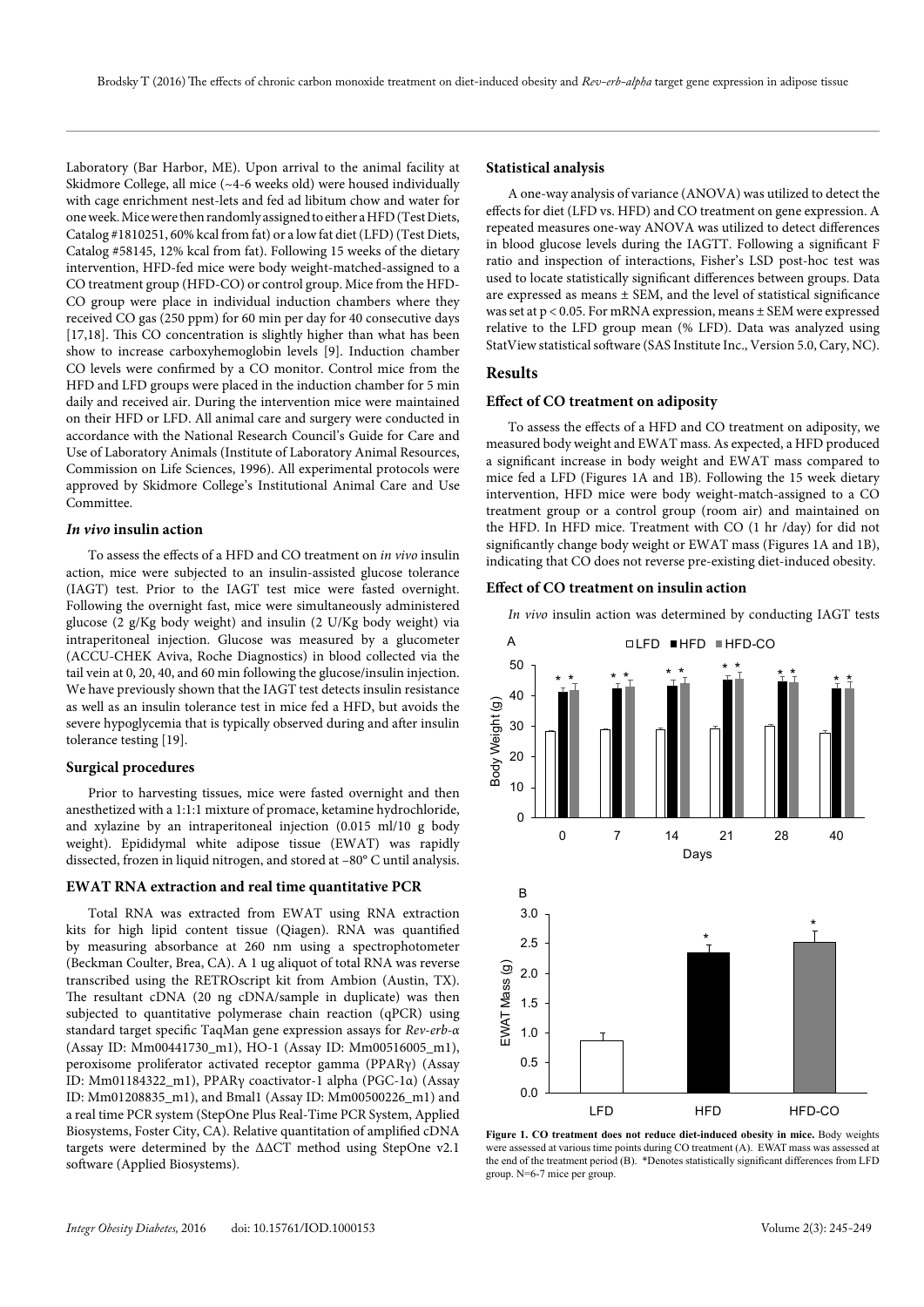that detect diet-induced insulin resistance at more physiologically relevant blood glucose levels than insulin tolerance tests Blood glucose values were higher during the IAGT test in mice fed a HFD compared to a LFD, indicating the presence of diet-induced insulin resistance (Figures 2A and 2B). In HFD mice treated with CO, blood glucose levels were similar during the IAGT test compared to HFD mice treated with room air (Figures 2A and 2B), indicating that CO treatment does not improve insulin resistance in mice with pre-existing diet-induced obesity.

# **Effect of CO treatment on HO-1 mRNA Expression**

Because CO treatment, whether administered by gas inhalation or CO releasing molecules, increases HO-1 expression and activity [8,17,20], we used HO-1 mRNA expression in EWAT as a positive control to demonstrate that our CO gas treatment regimen was effective in adipose tissue. As expected, treating mice with CO gas (250 ppm, 1 hr/day) for six weeks resulted in a significant increase in HO-1 mRNA expression in EWAT from mice fed a HFD (Figure 3).

#### **Effect of CO treatment on the expression of** *Rev-erb-α* **targets**

*Rev-erb-α* is a gas responsive transcriptional repressor that has been shown to regulate circadian rhythms, metabolism, and adiposity



**Figure 2. CO treatment does not improve insulin-assisted glucose tolerance (IAGT) in mice fed a HFD.** Mice were simultaneously injected with 2.0 U/Kg insulin and 2.0 g/Kg glucose and blood glucose values were assessed at baseline and 20, 40, and 60 min following the injection (Panels A) and the area under the IAGT curve was calculated (Panels B). \*Denotes statistically significant difference from LFD group. N=6-7 mice per group



**Figure 3. CO treatment increases HO-1 mRNA levels in adipose tissue from mice fed a HFD.** The mRNA levels for HO-1 from EWAT of LFD, HFD and HFD-CO mice were quantified by real time PCR as described in Methods. \*Denotes statistically significant difference from the LFD group. N=4-5 mice per group.

[10,13,14]. Because CO is thought to bind Rev-erb and promote transcriptional repression [10], we examined the mRNA expression of *Rev-erb-α* targets in EWAT from mice with pre-existing diet-induced obesity that were treatment with CO for six weeks. CO treatment did not alter the expression of the *Rev-erb-α* targets Bmal1, Pparγ, and Pgc-1α (Figures 4A-4C). Since *Rev-erb-α* represses its own expression, we assessed its mRNA expression in response to CO treatment and observed no significant changes (Figure 4A). These finding indicate that *in vivo* CO treatment does not alter the expression of established *Rev-erb-α* targets in mice with established diet-induced obesity.

#### **Discussion**

The present study examined the effect of chronic CO treatment on adiposity, insulin action, and the expression of *Rev-erb-α* targets in mice with established diet-induced obesity. We observed no significant changes in adiposity as assessed by body weight and EWAT mass in HFD-fed mice that were treated with CO compared to HFD-fed mice that where treated with air. Further, chronic CO treatments did not improve HFD-induced insulin resistance as blood glucose values during IAGT test were almost identical between HFD-CO and control HFD-fed mice. Finally, the expression of *Rev-erb-α* targets were not altered in EWAT of mice that received daily CO treatment. However, CO treatment increased HO-1 mRNA levels in adipose tissue, thereby uncoupling the relationship between HO-1, insulin sensitivity, and weight loss [3].

CO is a product of HO-1 enzymatic activity and thought to mediate the improved insulin action and weight loss observed when the HO-1 gene is overexpressed [3-6]. In this context, the most interesting finding of the present study is the observation that CO treatment increased the expression of HO-1 mRNA without altering insulin action or adiposity. Our present observation is unique and different than studies demonstrating that increasing HO-1 expression by metalloporphyrin administration results in a reduction in body weight [3,21,22]. Importantly, it appears that the ability of metallophyrins to decrease adiposity and improve insulin sensitivity is dependent on HO-1 induction because the HO-1 inhibitor, stannous mesoporphyrin, abolished the metalloporphyrin-mediated decrease in body weight [3]. However, other studies support our lack of an effect of CO mediated increases in HO-1 mRNA expression on insulin action and obesity. For example, overexpression of HO-1 in adipose tissue does not alter HFDinduced obesity or insulin resistance in mice [23] and HO-1 expression was a strong predictor of metabolic disease in humans [24]. The present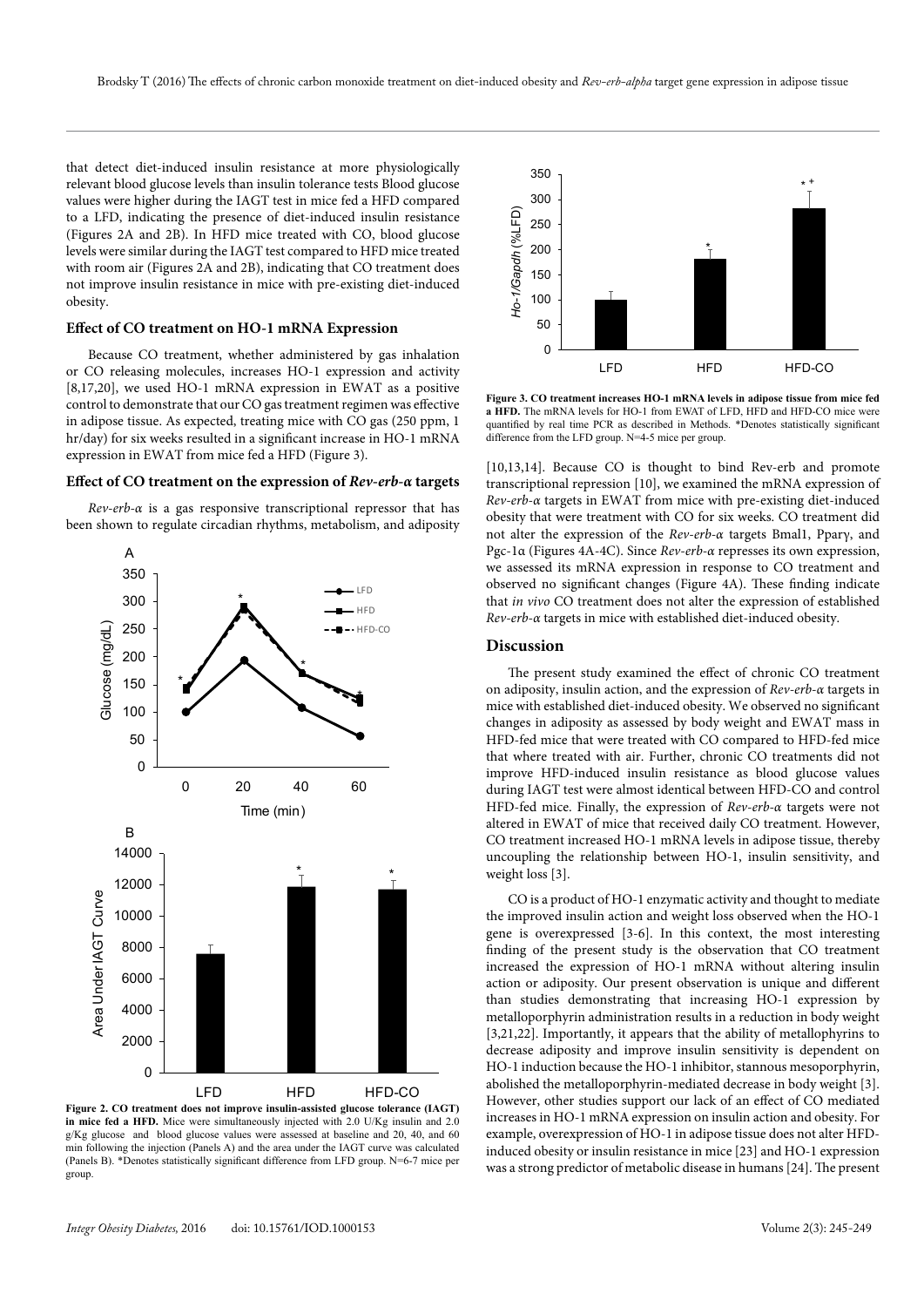

**Figure 4. CO treatment does not alter the expression of Rev-erb-α and Rev-erb-α targets in adipose tissue from mice fed a HFD.** The mRNA levels for Bmal1 (A), Ppar*γ*(B), Pgc-1α (C), and Rev-erb-α (D) from EWAT of LFD, HFD and HFD-CO mice were quantified by real time PCR as described in Methods. \*Denotes statistically significant difference from the LFD group. N=5-7 mice per group.

study provides additional evidence that inducing HO-1 expression, at least by CO inhalation, is not sufficient for improving insulin action or reducing adiposity.

Our results showing that chronic CO inhalation does not improve HFD-induced obesity and insulin resistant may be related to how CO was administered. Hosick *et al.* demonstrated that carbon monoxide releasing molecules promote weight loss and improve insulin action [8]. Although 10 weeks of CO inhalation appears to reduce body weight, this effect is transient and completely absence at 35 weeks [9]. Interestingly, the present results show no effect of approximately six weeks of daily CO inhalation (1 hour/day for 40 days) on body weight or insulin action in mice with established obesity. It is difficult to reconcile the differences between our findings and that of Hosick *et al.* [8,9]. Since some of the beneficial effects of CO are mediated by an increase in reactive oxygen species [25], this response may be abrogated in mice with established weight stable obesity because of the already high levels of ROS [26]. Finally, the lack of a CO effect in the present study and that of Hosick *et al.* [9] may be related to the delivery of the gas by inhalation rather than via CO releasing molecules [8], particularly since CO gas is primarily transported bound to hemoglobin and CO releasing molecules reach tissues independent of hemoglobin. However, we observed a significant increase in HO-1 expression in adipose tissue following the CO inhalation treatment indicating effective CO delivery to cells [8 17,20], although we did not directly measure tissue CO content or assess markers for CO action in other tissues. Future work is needed to determine the mechanism for the different responses between CO delivered by inhalation compared to carbon monoxide releasing molecules.

The present study also tested the novel hypothesis that CO would alter *Rev-erb-α* dependent gene expression. *Rev-erb-α* is a nuclear receptor and thought to be a gas responsive transcription factor that regulates circadian rhythms and metabolism [10,13,14,27]. Recently, a Rev-erb agonist has been shown to promote weight loss and suppress PGC-1α mRNA expression, an established target of *Rev-erb-α* [14]. Previous work demonstrated that E75, a Drosophila orthologue of human *Rev-erb-α*, binds CO and NO [10]. Subsequent work in cultured HEK 293T and HepG2 cells confirmed that CO and NO bind *Rev-erb-α*, however CO only had modest effects on the expression of *Rev-erb-α* targets compared to NO [27]. The present study clearly demonstrates that CO inhalation does not alter the expression of *Rev-* *erb-α* targets in adipose tissue of obese mice. It is unlikely that the gas delivery method explains the ineffectiveness of CO treatment on the expression of *Rev-erb-α* targets because CO inhalation has been shown to stimulate PGC-1α dependent gene expression in skeletal muscle and anti-inflammatory signaling in liver [17,28]. Furthermore, we observed an increase in HO-1 mRNA expression in adipose tissue in HFD-fed mice that were treated with CO. However, it is possible that obese mice are resistant to CO action as we have observed a significant decline in insulin action and PGC-1α in adipose tissue of lean mice that were treated with CO for 7 days (unpublished data).

# **Conclusion**

We have shown that CO treatment does not reverse established diet-induced obesity and insulin resistance despite an increase in HO-1 mRNA levels. Furthermore, CO treatment does not alter the expression of *Rev-erb-α* targets or *Rev-erb-α* itself. Future studies examining the effects of CO releasing molecules on established weight-stable obesity and *Rev-erb-α* are warranted. Because NO binds *Rev-erb-α* with greater affinity than CO, future studies that interrogate the effect of nitrate donors on adiposity and the expression of *Rev-erb-α* targets are needed.

# **Authorship and contributorship**

THR is the principal investigator that designed and directed all aspects of the study. TB, RM, and BS all contributed to the manuscript by conducting experiments, analyzing data, and creating figures. TB and RM assisted in preparing the manuscript for submission.

#### **Funding information**

This work was supported by National Institutes of Health 1 R15 DK090722-01, a Skidmore College Opportunity Fund Grant and Skidmore College Summer Research Grant.

### **Conflict of interest**

The authors declare that they have no financial or non-financial competing interests.

# **References**

- 1. Ogden CL, Carroll MD, Flegal KM (2014) Prevalence of obesity in the United States. *JAMA* 312: 189-190. [\[Crossref\]](http://www.ncbi.nlm.nih.gov/pubmed/25005661)
- 2. American Diabetes Association (2013) Economic costs of diabetes in the U.S. in 2012. *Diabetes Care* 36: 1033-1046. [[Crossref](http://www.ncbi.nlm.nih.gov/pubmed/23468086)]
- 3. Li M, Kim DH, Tsenovoy PL, Peterson SJ, Rezzani R, et al. (2008) Treatment of obese diabetic mice with a heme oxygenase inducer reduces visceral and subcutaneous adiposity, increases adiponectin levels, and improves insulin sensitivity and glucose tolerance. *Diabetes* 57: 1526-1535. [[Crossref\]](http://www.ncbi.nlm.nih.gov/pubmed/18375438)
- 4. Burgess A, Li M, Vanella L, Kim DH, Rezzani R, et al. (2010) Adipocyte heme oxygenase-1 induction attenuates metabolic syndrome in both male and female obese mice. *Hypertension* 56: 1124-1130. [[Crossref](http://www.ncbi.nlm.nih.gov/pubmed/21041703)]
- 5. Csongradi E, Docarmo JM, Dubinion JH, Vera T, Stec DE (2012) Chronic HO-1 induction with cobalt protoporphyrin (CoPP) treatment increases oxygen consumption, activity, heat production and lowers body weight in obese melanocortin-4 receptordeficient mice. *Int J Obes (Lond)* 36: 244-253. [[Crossref](http://www.ncbi.nlm.nih.gov/pubmed/21467998)]
- 6. Cao J, Peterson SJ, Sodhi K, Vanella L, Barbagallo I, et al. (2012) Heme oxygenase gene targeting to adipocytes attenuates adiposity and vascular dysfunction in mice fed a high-fat diet. *Hypertension* 60: 467-475. [[Crossref](http://www.ncbi.nlm.nih.gov/pubmed/22753217)]
- 7. Morse D, Pischke SE, Zhou Z, Davis RJ, Flavell RA, et al. (2003) Suppression of inflammatory cytokine production by carbon monoxide involves the JNK pathway and AP-1. *J Biol Chem* 278: 36993-36998. [\[Crossref](http://www.ncbi.nlm.nih.gov/pubmed/12857751)]
- 8. Hosick PA, AlAmodi AA, Storm MV, Gousset MU, Pruett BE, et al. (2014) Chronic carbon monoxide treatment attenuates development of obesity and remodels adipocytes in mice fed a high-fat diet. *Int J Obes (Lond)* 38: 132-139. [\[Crossref](http://www.ncbi.nlm.nih.gov/pubmed/23689359)]